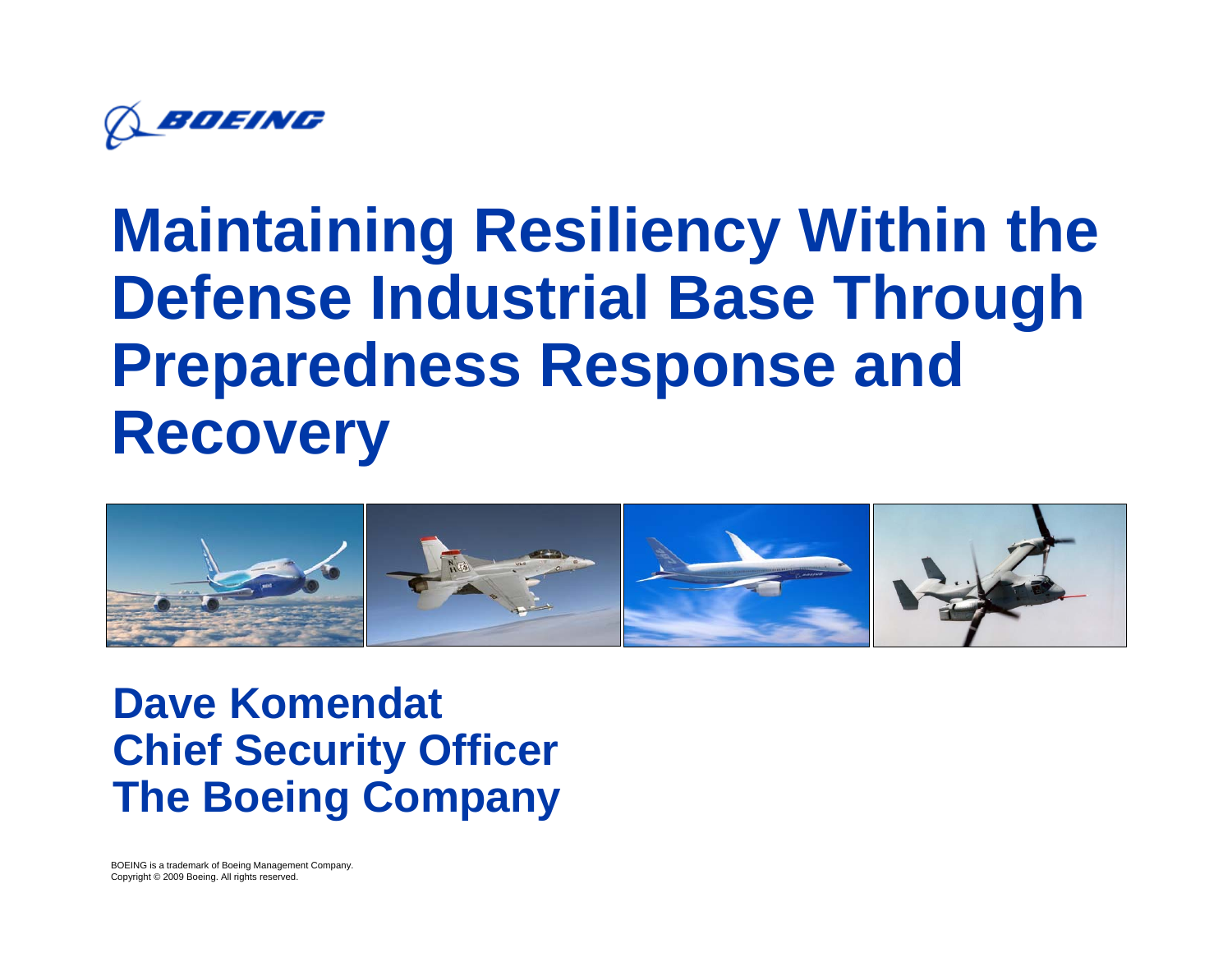## **What We Do Today**

#### **Design, assemble and support commercial jetliners**

- Boeing 7-series family of airplanes lead the industry
- Commercial Aviation Services (CAS) offers broad range of services to passenger and freight carriers

#### **Design, assemble and support defense systems**

- World's largest designer and manufacturer of military transports, tankers, fighters and helicopters
- Support Systems provides services to government customers worldwide
- **Design and assemble satellites and launch vehicles**
	- World's largest provider of commercial and military satellites; largest NASA contractor
- **Integrate large-scale systems; develop networking technology and network-centric solutions**
- **Provide financing solutions focused on customer requirements**
- **Develop advanced systems and technology to meet future customer needs**

### **Connect and protect people globally**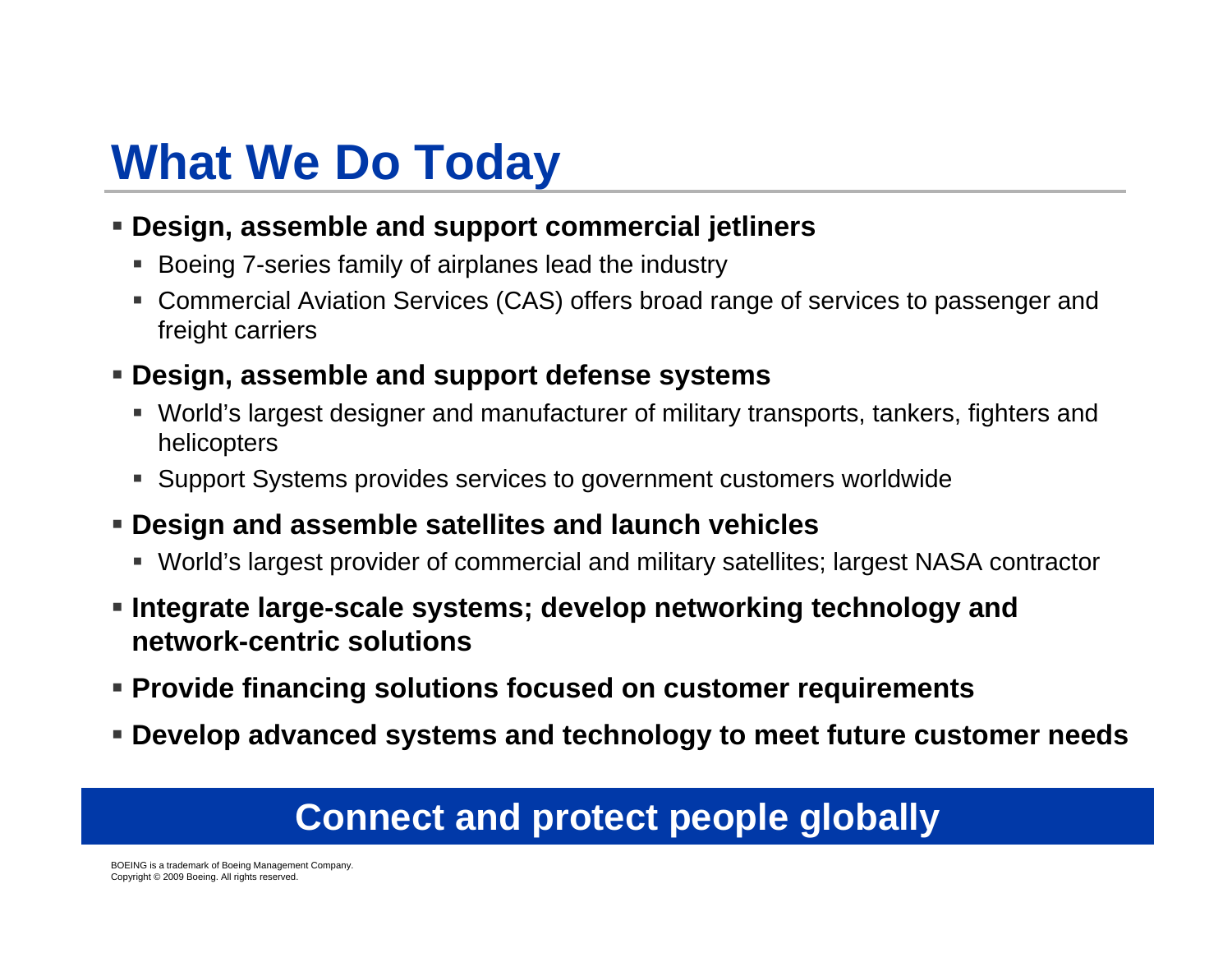## **Global Boeing**

### **Customers in more than 90 countries**

- Total revenue in 2008: \$60.9 billion
- 70 percent of commercial airplane revenue historically from customers outside the United States
- **Manufacturing, service and technology partnerships with companies around the world**
	- Contracts with 22,000 suppliers and partners globally
- **Research, design and technology-development centers and programs in multiple countries**
- **More than [160,000 Boeing employees](http://www.boeing.com/employment/employment_table.html) in 49 states and 70 countries**

### **Partnering worldwide for mutual growth and prosperity**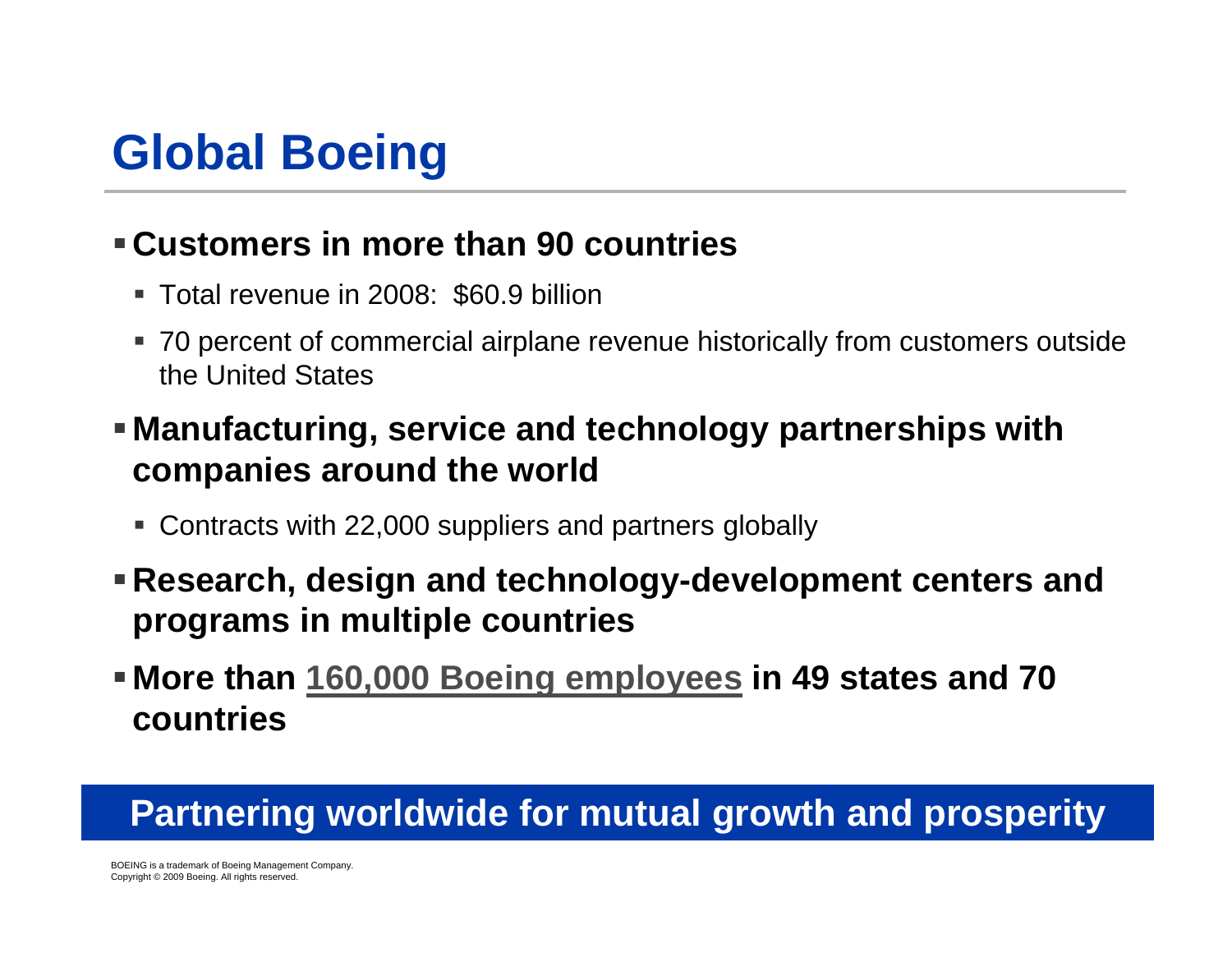# **How We Are Organized**

#### **World-class performance**



**Integrated Defense Systems Commercial Airplanes**

**Corporate functions:**

**Business Development and Strategy**

**Communications**

**Engineering, Operations and Technology**

**Finance/Shared Services Group/Boeing Capital Corp.**

**Human Resources/Administration**

**International**

**Law**

**Office of Internal Governance**

**Government Relations**

**Delivering products and services to commercial and defense customers**

BOEING is a trademark of Boeing Management Company. Copyright © 2009 Boeing. All rights reserved.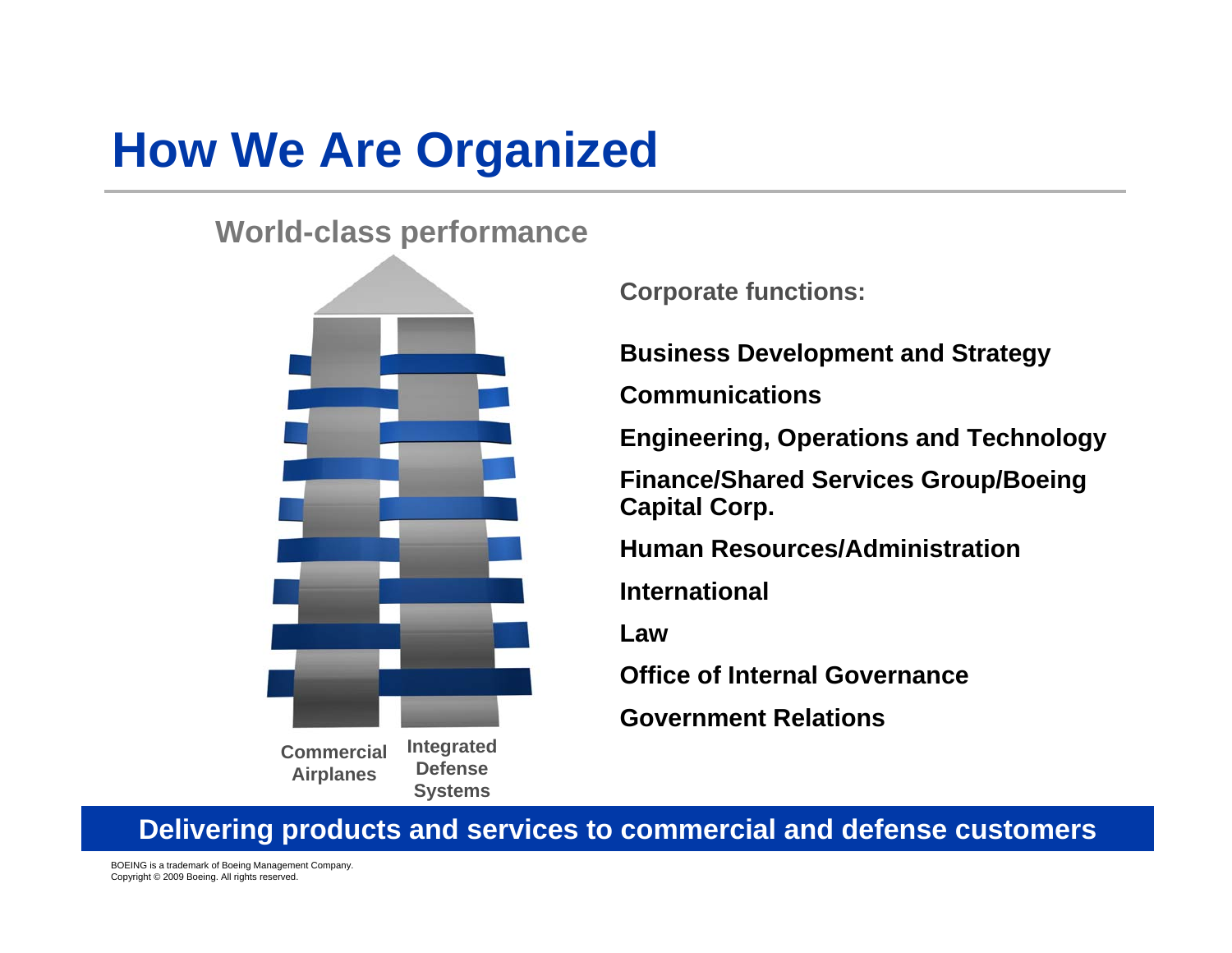# Vision 2016

### People working together as a global enterprise for aerospace leadership



#### **Strategies**

#### Core competencies

Run healthy core businesses Leverage strengths into new products and services

Open new frontiers

Detailed customer knowledge and focus Large-scale systems integration Lean enterprise

#### Values

Leadership Integrity Quality Customer satisfaction People working together A diverse and involved team Good corporate citizenship Enhancing shareholder value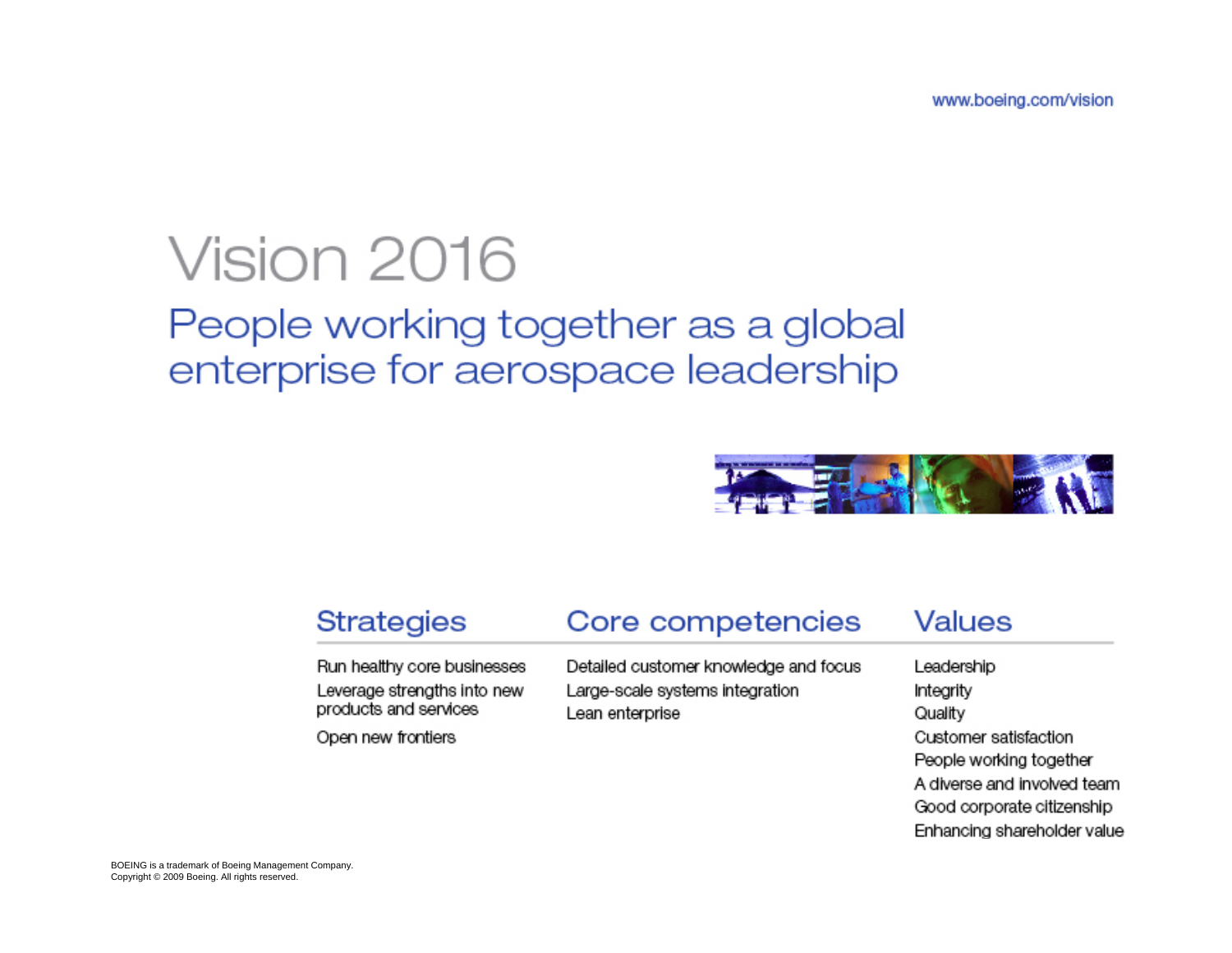### **Presidential Disaster Declarations 1965-2003**



BOEING is a trademark of Boeing Management Company. Copyright © 2009 Boeing. All rights reserved.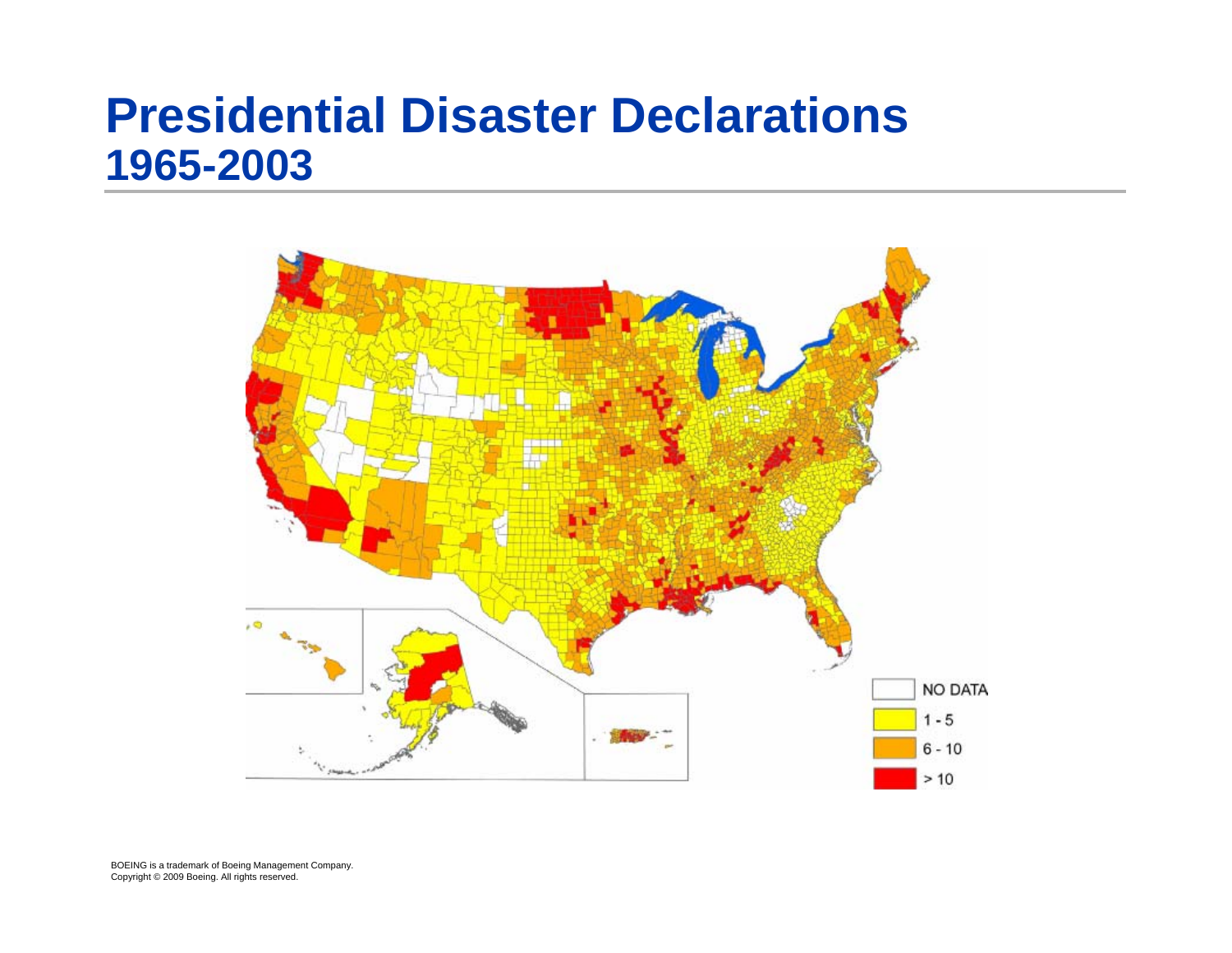## **Achieving 2016 Vision**

- **Requires the ability to manage and mitigate impact of events on the business**
- **Business Continuity contributes by:**
	- $\blacksquare$  Preparing and testing formal plans that provide the ability to respond and recover from impacting events to the business
	- $\mathcal{L}_{\mathcal{A}}$  Integrating three disciplines of Emergency Preparedness, Information Technology Preparedness and Business Preparedness



30 20 10 0 -10 -20 -30 -40 -50 -60 -70 -80 -90 C Temperature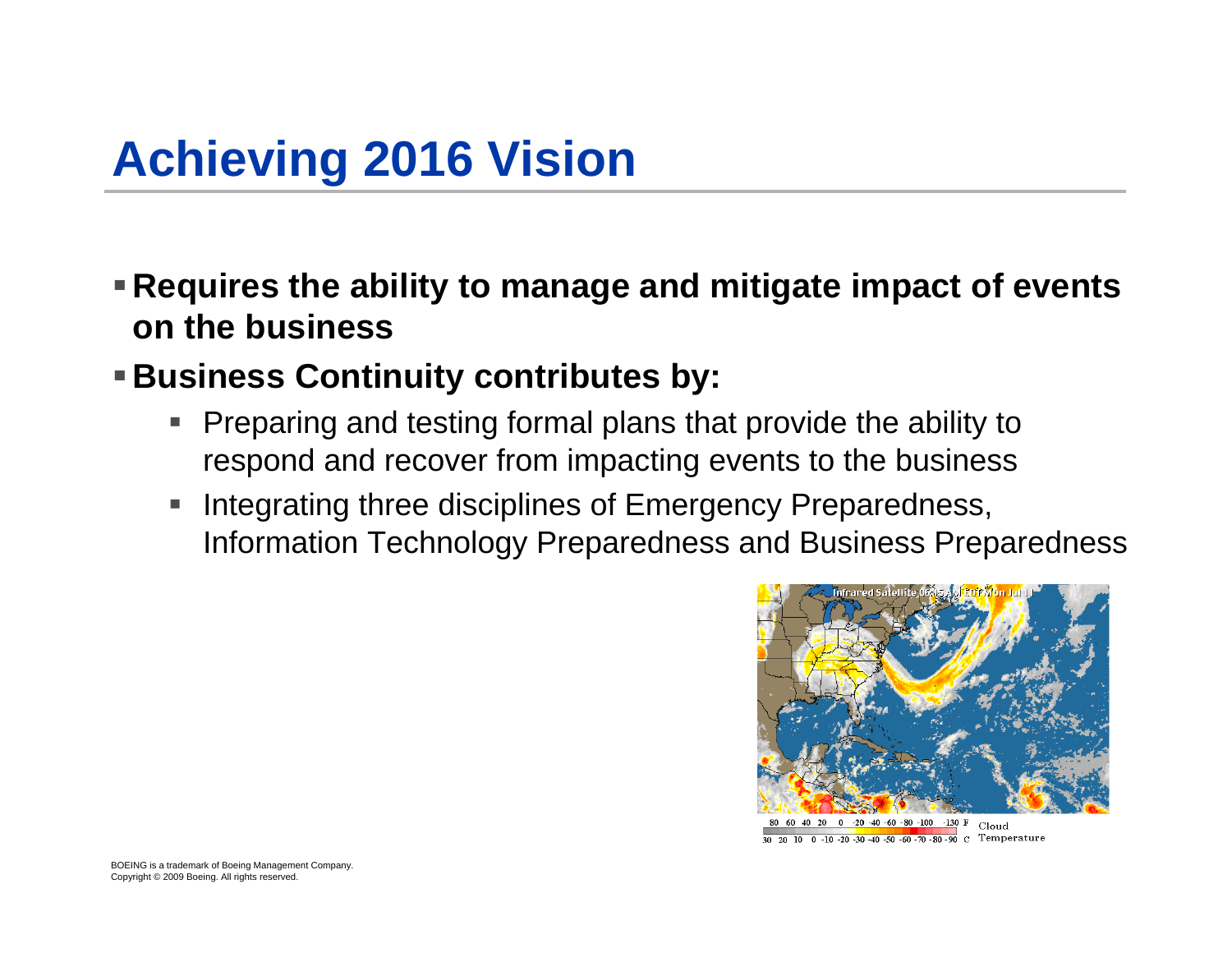### **Physical Security & Information Security Relationship Promotes Collaboration**

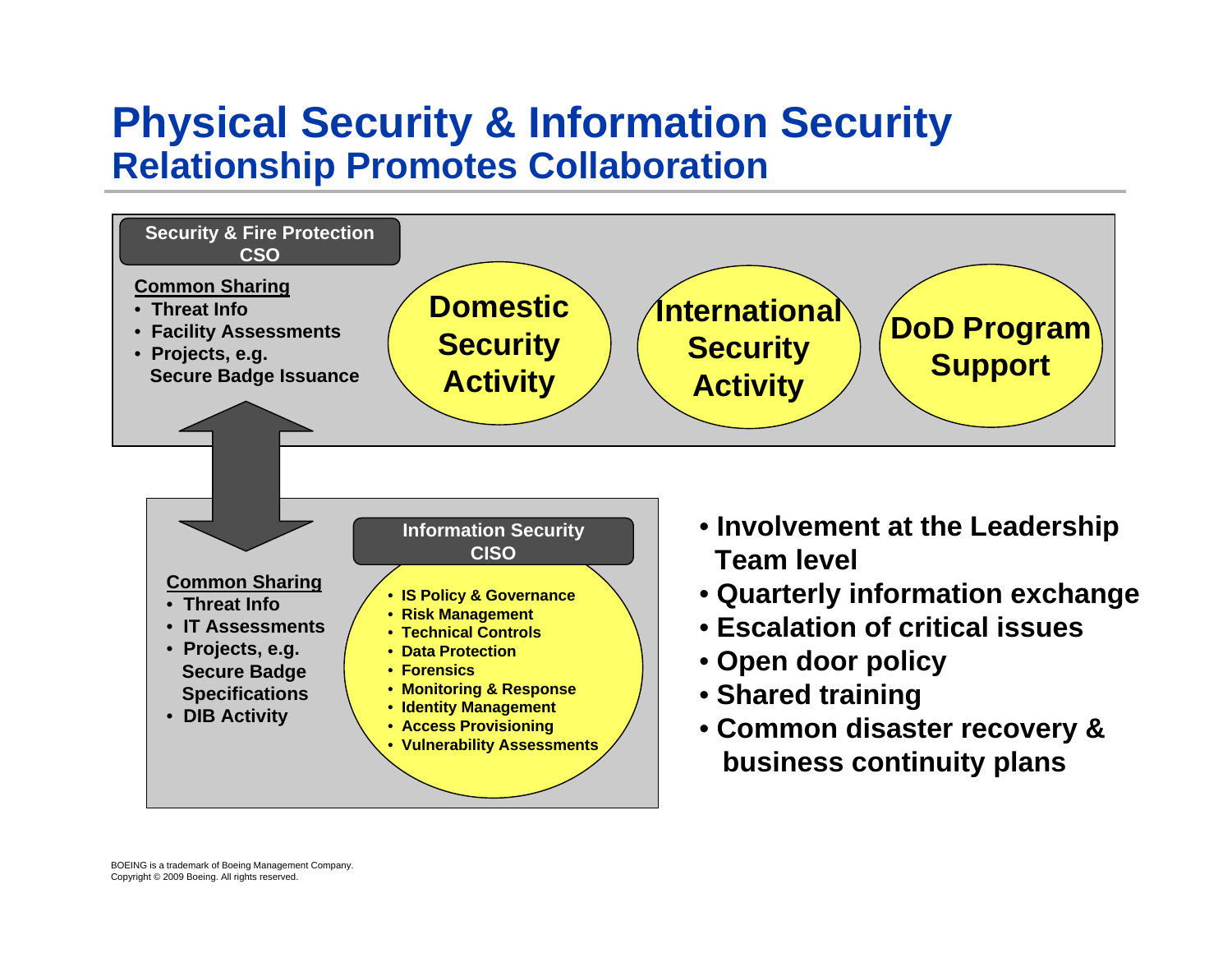### **The Process**

| ╰╜<br><b>Incident Occurs</b><br><b>Normal</b><br><b>Operations</b><br><b>Emergency Response</b><br>Preparing for<br>Recovery of Critical<br>and Damage<br>Assessment<br><b>Operations</b> | <b>Normal</b><br><b>Operations</b><br>Implement<br>Operating in<br><b>Restoration</b><br>"Recovery Mode"<br>Plan                                             |
|-------------------------------------------------------------------------------------------------------------------------------------------------------------------------------------------|--------------------------------------------------------------------------------------------------------------------------------------------------------------|
| <b>Acceptable Business Capability</b>                                                                                                                                                     |                                                                                                                                                              |
| Hour<br>Recovery<br><b>Time</b><br>"በ"<br><b>Begins</b>                                                                                                                                   | Restoration<br>Back to<br>Recovery<br>"In Place"<br>Normal<br><b>Begins</b>                                                                                  |
| <b>Emergency Response Plans</b>                                                                                                                                                           | <b>Business Recovery Plans</b>                                                                                                                               |
| • Save lives and protect assets.<br>• Conduct damage assessment.<br>• Establish site emergency operations center (EOC)                                                                    | • Ensure that critical functions continue to be performed.<br>· Establish departmental recovery plans.<br>• Requires EOC communication and authorization.    |
| <b>Crisis Management Plans</b>                                                                                                                                                            | <b>Technology Recovery Plans</b>                                                                                                                             |
| • Establish enterprise crisis management center (ECMC).<br>• Activate multiple EOCs.<br>· Establish command, control, and communications.                                                 | • Ensure site operations and physical infrastructure.<br>· Ensure critical technical and operational infrastructure.<br>· Establish alternate site recovery. |
| <b>Risk Mitigation Plans</b>                                                                                                                                                              | <b>Restoration Plans</b>                                                                                                                                     |
| · Initiate mitigation actions.<br>• Avoid or minimize disruption.                                                                                                                         | • Return to normal operations.                                                                                                                               |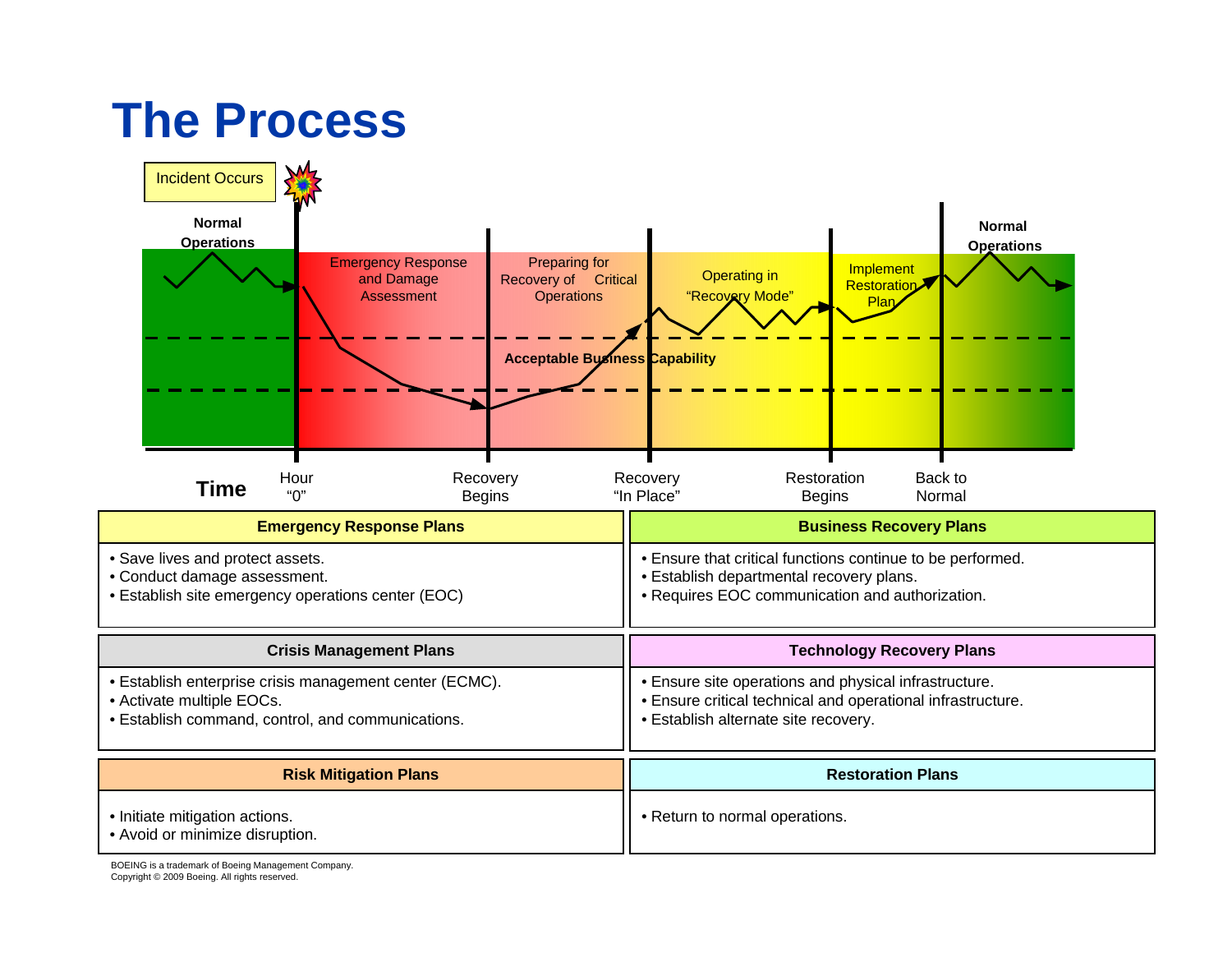## **Business Continuity**



BOEING is a trademark of Boeing Management Company. Copyright © 2009 Boeing. All rights reserved.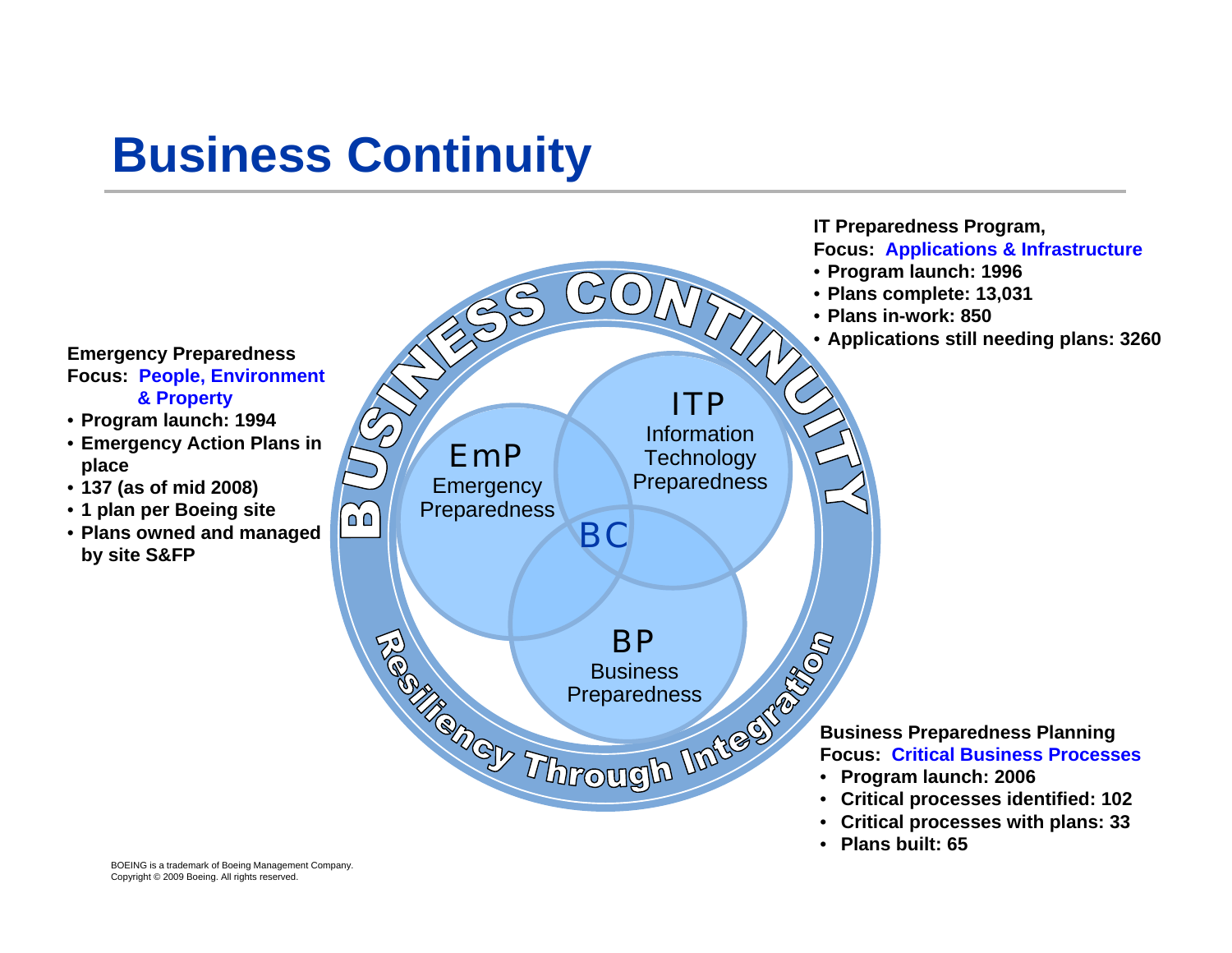## **Business Continuity Benefits**

### **Enhances our ability to avoid adverse impacts to:**

- T. Production capability
- T. Economic health
- Corporate image
- T. Contractual commitments
- T. Safety / Legal / Regulatory
- Competitive position

*Nisqually Earthquake Seattle, WA February 2001*